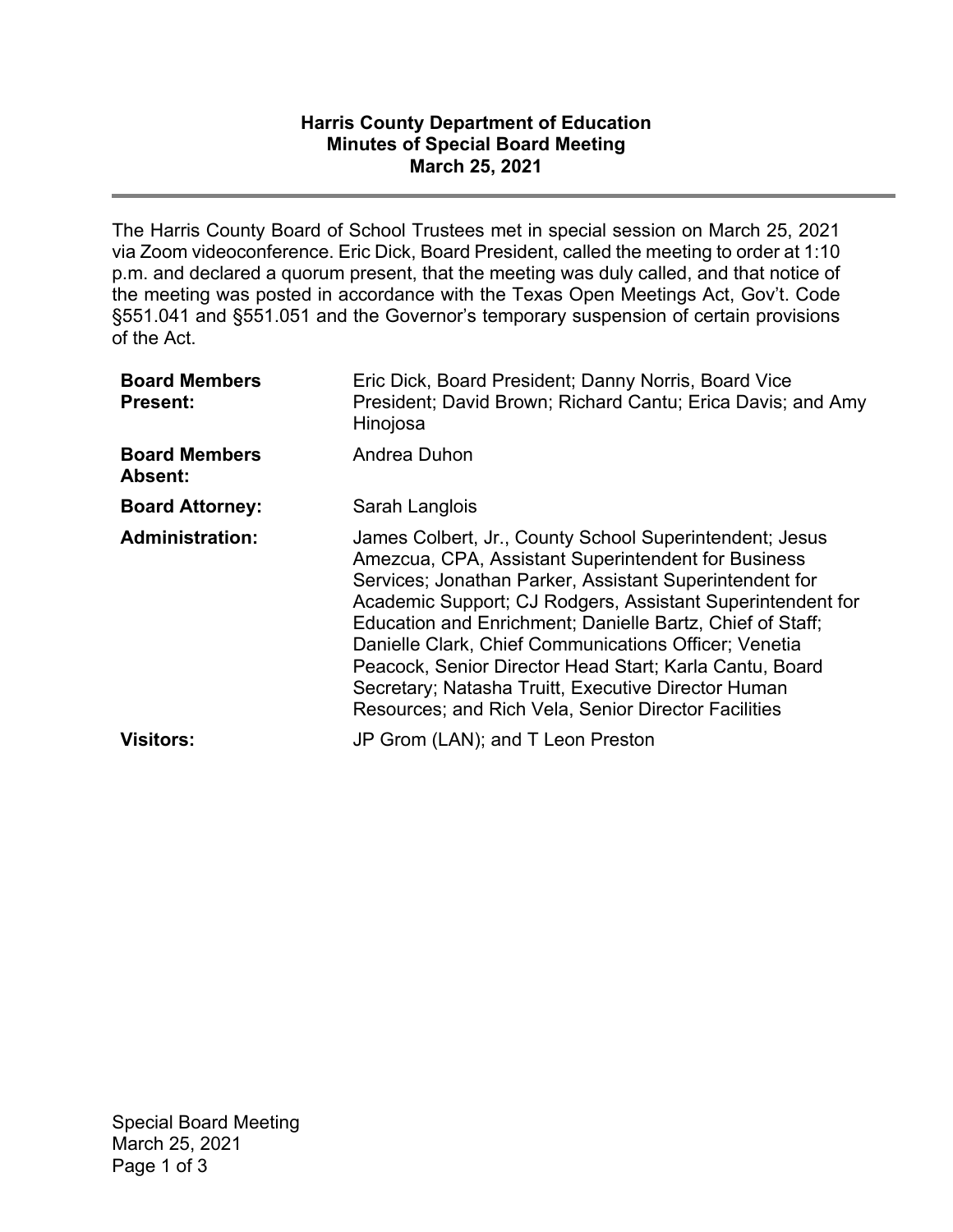- 1. **Call to Order -** Eric Dick, Board President
- 2. **Public Comment** In lieu of a public appearance at the Board Meeting, members of the public may submit written comments to the Board via email prior to the beginning of the meeting addressed to [publiccomment@hcde-texas.org](mailto:publiccomment@hcde-texas.org), which will be provided to the Board. In your email, please state your name, address, topic, and comment.

*No one from the public requested to address the Board.* 

## 3. **Possible action regarding HCDE Equine Enrichment Center**

*Motion made by Richard Cantu, seconded by Danny Norris to authorize the HCDE Administration to proceed with the Equine Enrichment Center in partnership with Harris County Precinct 2 and to delegate authority to the Superintendent or his designee to negotiate, finalize, and execute contracts with Program Management firm LAN and with an equine consultant for services related thereto.* 

*Motion passes with 6-0 voting to authorize.* 

4. **Consider appointing primary and alternate Board delegates to the Head Start Policy Council** 

*Motion made by Richard Cantu, seconded by Erica Davis to appoint David Brown as the primary and Amy Hinojosa as the alternate Board delegates to the Head Start Policy Council.* 

*Motion passes with 6-0 voting to appoint.* 

5. **Consider acceptance of the Notice of Award (NOA) 06HP000311-02-02 from the Department of Health and Human Services (HHS) Administration for Children and Families (ACF) for the Head Start Division (Early Head Start Child Care Partnership) in the amount of \$[3,345,017.00](https://3,345,017.00) for the budget period of 09/01/2020 through 8/31/2021; and consider approval of related Budget Amendment in the amount of \$[3,345,017.00.](https://3,345,017.00)** 

*Motion made by David Brown, seconded by Richard Cantu to accept the Notice of Award (NOA) 06HP000311-02-02 from the Department of Health and Human Services (HHS) Administration for Children and Families (ACF) for the Head Start Division (Early Head Start Child Care Partnership) in the amount of \$[3,345,017.00](https://3,345,017.00) for the budget period of 09/01/2020 through 8/31/2021; and consider approval of related Budget Amendment in the amount of \$[3,345,017.00.](https://3,345,017.00)* 

*Motion passes with 6-0 voting to accept.*